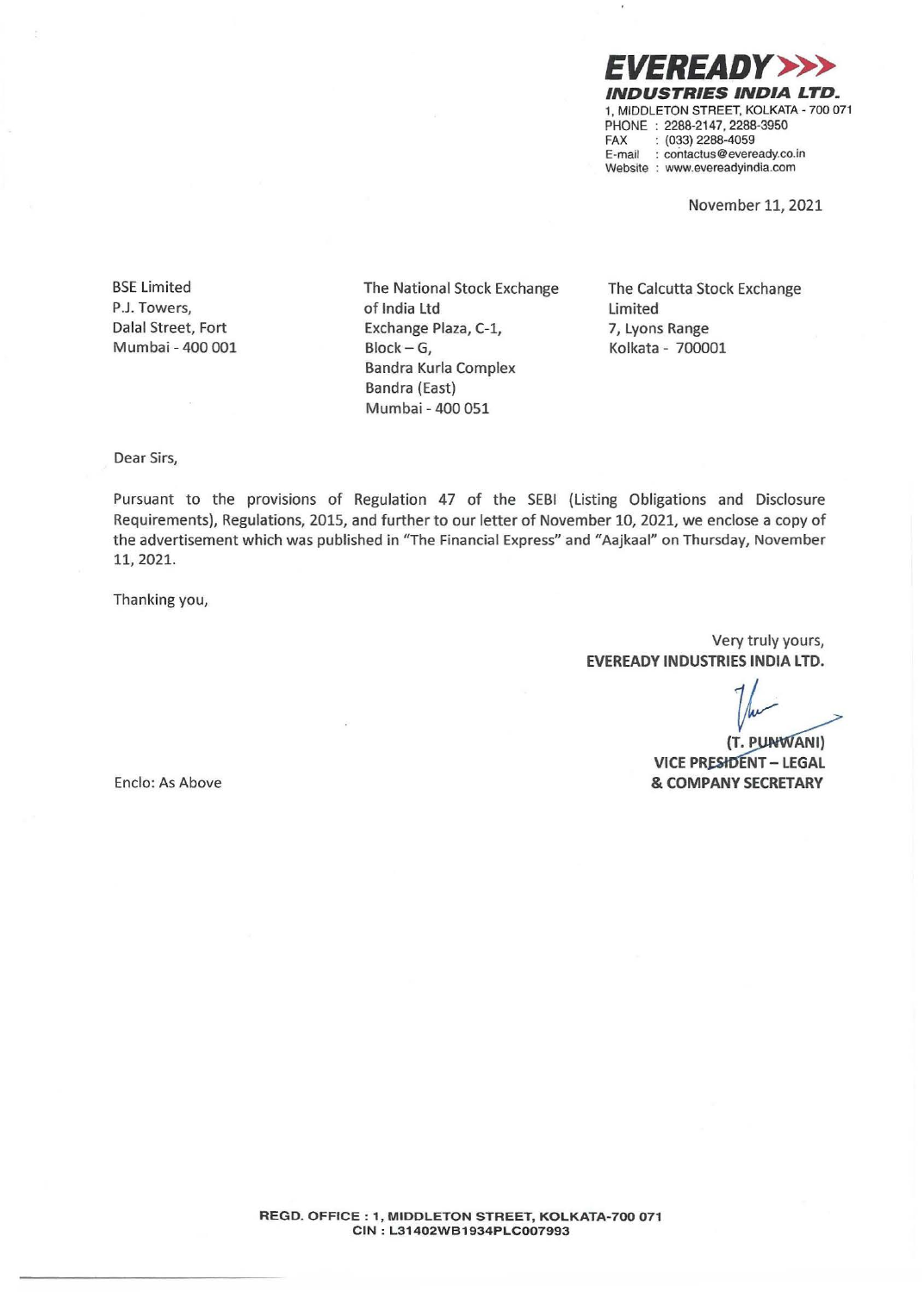FOLLOW US ON TWITTER & FACEROOK, APP AVAILARLE ON APP STORE & PLAYSTORE WWW.FINANCIALEXPRESS.COM



THURSDAY, NOVEMBER 11, 2021 KOLKATA



# **EVEREADY>>>> INDUSTRIES INDIA LTD.**

Registered Office: 1. Middleton Street, Kolkata - 700071

CIN: L31402WB1934PLC007993, Tel: 91-33-22883950, Fax: 91-33-24864673, Email: investorrelation@evereadv.co.in, Website: www.evereadvindia.com

### EXTRACT OF STATEMENT OF UNAUDITED STANDALONE/CONSOLIDATED FINANCIAL RESULTS FOR THE QUARTER AND SIX MONTHS ENDED 30TH SEPTEMBER, 2021

(₹ in Lakhs, except per share data)

|                | <b>Particulars</b>                                                                |                                                       | <b>STANDALONE</b>                                     |                                                                                             | <b>CONSOLIDATED</b>                                   |                                                       |                                                                                             |  |
|----------------|-----------------------------------------------------------------------------------|-------------------------------------------------------|-------------------------------------------------------|---------------------------------------------------------------------------------------------|-------------------------------------------------------|-------------------------------------------------------|---------------------------------------------------------------------------------------------|--|
| SI.<br>No.     |                                                                                   | 3 months<br>ended<br>(30/09/2021)<br><b>Unaudited</b> | 6 months<br>ended<br>(30/09/2021)<br><b>Unaudited</b> | Corresponding<br>3 months ended in<br>the previous year<br>(30/09/2020)<br><b>Unaudited</b> | 3 months<br>ended<br>(30/09/2021)<br><b>Unaudited</b> | 6 months<br>ended<br>(30/09/2021)<br><b>Unaudited</b> | Corresponding<br>3 months ended in<br>the previous year<br>(30/09/2020)<br><b>Unaudited</b> |  |
|                | <b>Total Income from Operations</b>                                               | 35,749.27                                             | 63,963.16                                             | 37,262.93                                                                                   | 35,749.27                                             | 63,963.16                                             | 37,262.93                                                                                   |  |
| $\overline{2}$ | Net Profit/(Loss) for the period before tax and after                             |                                                       |                                                       |                                                                                             |                                                       |                                                       |                                                                                             |  |
|                | exceptional items                                                                 | 3,817.51                                              | 7.704.62                                              | 6,520.63                                                                                    | 3,821.89                                              | 7,602.58                                              | 6,440.58                                                                                    |  |
| 3              | Net Profit/(Loss) for the period after tax and exceptional                        |                                                       |                                                       |                                                                                             |                                                       |                                                       |                                                                                             |  |
|                | items                                                                             | 3,097.44                                              | 6,216.80                                              | 5,802.25                                                                                    | 3,104.19                                              | 6,117.13                                              | 5,722.20                                                                                    |  |
| 4              | Total Comprehensive Income for the period [comprising]                            |                                                       |                                                       |                                                                                             |                                                       |                                                       |                                                                                             |  |
|                | Profit for the period (after tax) and Other                                       |                                                       |                                                       |                                                                                             |                                                       |                                                       |                                                                                             |  |
|                | Comprehensive Income (after tax)]                                                 | 3.114.46                                              | 6,250.78                                              | 5,829.95                                                                                    | 3,119.19                                              | 6.157.55                                              | 5.728.24                                                                                    |  |
| 5              | Paid up Equity Share Capital                                                      | 3,634.36                                              | 3,634.36                                              | 3.634.36                                                                                    | 3,634.36                                              | 3,634.36                                              | 3.634.36                                                                                    |  |
| 6              | (Face Value : ₹5/- per share)<br>Earnings Per Share (Basic & Diluted) of ₹5/-each |                                                       |                                                       |                                                                                             |                                                       |                                                       |                                                                                             |  |
|                | (not annualised)                                                                  |                                                       |                                                       |                                                                                             |                                                       |                                                       |                                                                                             |  |
|                | (a) Basic                                                                         | 4.26                                                  | 8.55                                                  | 7.98                                                                                        | 4.27                                                  | 8.42                                                  | 7.87                                                                                        |  |
|                | (b) Diluted                                                                       | 4.26                                                  | 8.55                                                  | 7.98                                                                                        | 4.27                                                  | 8.42                                                  | 7.87                                                                                        |  |

NOTE: The above is an extract of the detailed format of the Statements of Standalone and Consolidated Unaudited Financial Results filed with the Stock Exchanges under Regulation 33 of the SEBI (Listing Obligations and Disclosure Requirements) Regulations, 2015. The full format of the Statements of Standalone and Consolidated Unaudited Financial Results are available on the Stock Exchange websites at www.bseindia.com. www.nseindia.com and www.cse-india.com respectively and on the Company's website at www.evereadvindia.com.

> **EVEREADY INDUSTRIES INDIA LTD. Suvamoy Saha Joint Managing Director**

November 10, 2021